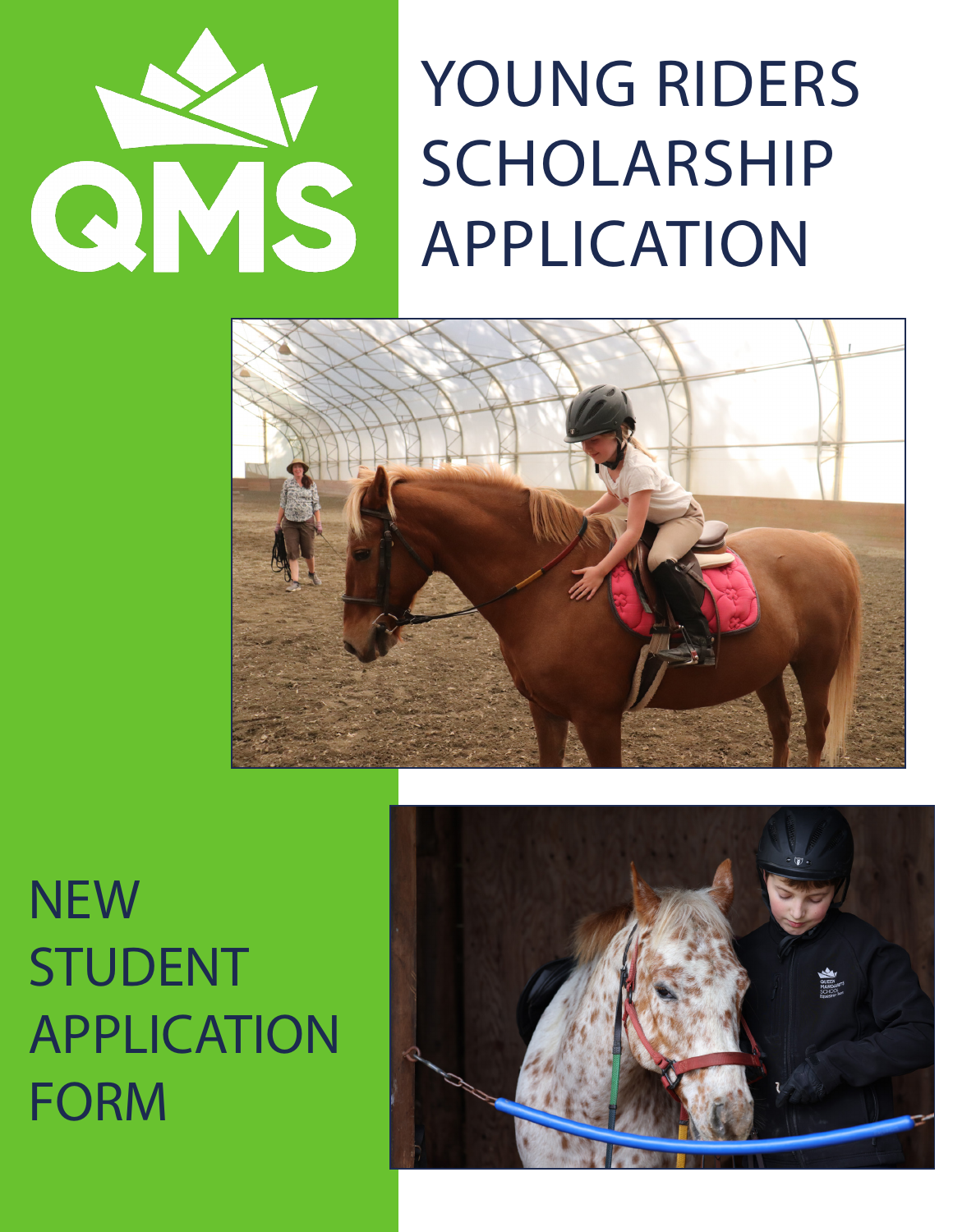

QMS Young Riders Scholarships are intended to offer support for young riders who have the passion and drive to compete but lack the financial resources to do so consistently throughout the year. Recipients will be selected based on their commitment and dedication to the sport.

The QMS Young Riders Scholarship is meant to identify future leaders within the equine industry and distinguish outstanding youth for their achievements. Candidates for the scholarship are those with an ongoing commitment and dedication to the equestrian sport, who serve as positive role models, and demonstrate characteristics aligned with positive sportsmanship principles.

QMS Young Riders Scholarships have a rolling application deadline, so please apply at any time. Awards will vary based on fund availability and strength of applicants.

QMS Young Riders Scholarships recipients are selected by the Admissions Office in collaboration with the Equestrian Program Director.

## APPLICANTS MUST:

- demonstrate a strong commitment to equestrian activities and competition
- provide a 200 word essay outlining their history in the sport
- include a resume or video of equestrian highlights
- provide at least one reference from an individual within the horse industry

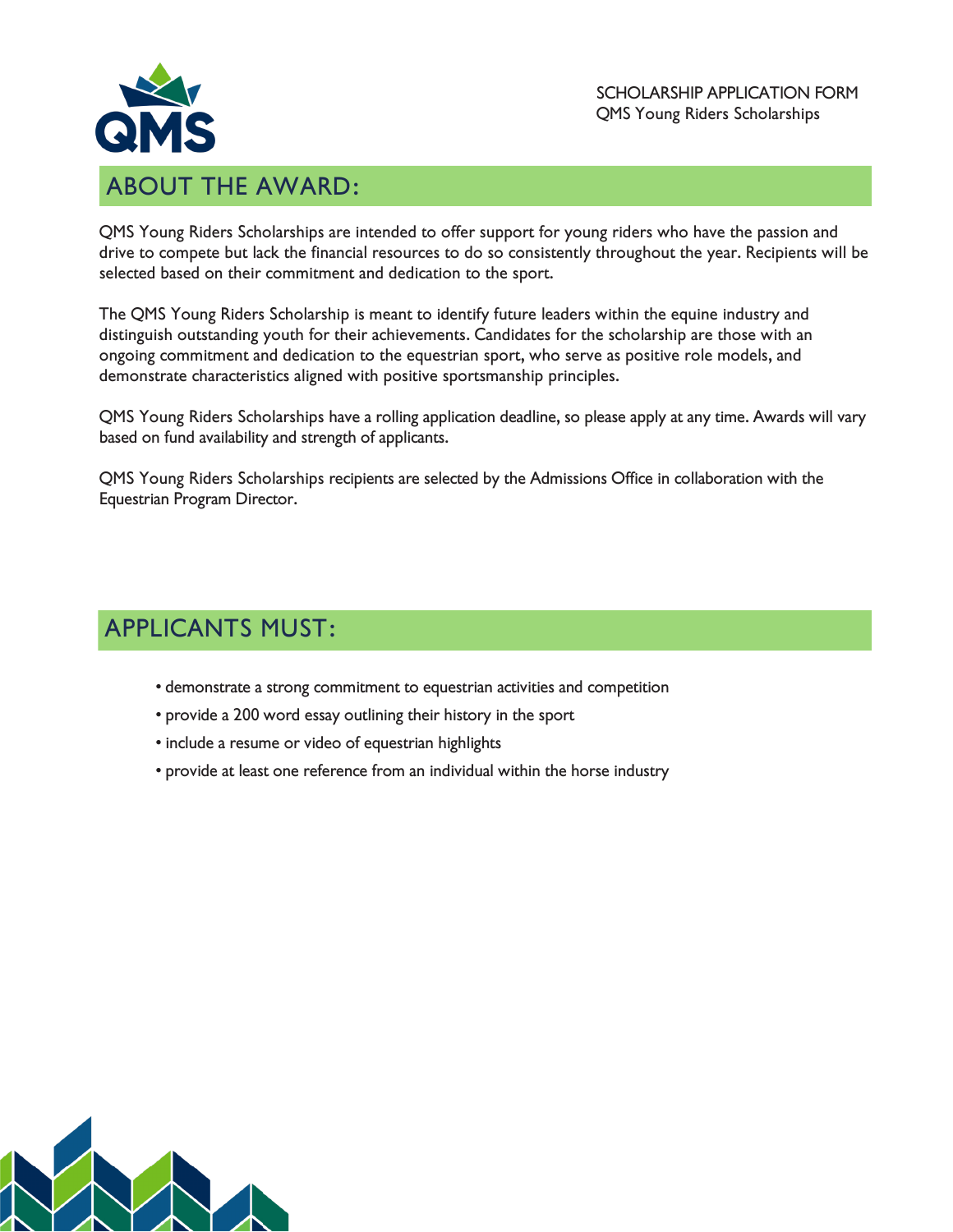

| Name of Applicant_ |  |  |  |
|--------------------|--|--|--|
|                    |  |  |  |

Address\_\_\_\_\_\_\_\_\_\_\_\_\_\_\_\_\_\_\_\_\_\_\_\_\_\_\_\_\_\_\_\_\_\_\_\_\_\_\_\_\_\_\_\_\_\_\_\_\_\_\_\_\_\_\_\_\_\_\_\_

Age:\_\_\_\_\_\_\_\_ Date of Birth:\_\_\_\_\_\_\_\_\_\_\_\_\_\_\_\_\_\_\_\_\_\_\_\_\_\_\_\_\_\_\_\_\_\_\_\_\_\_\_\_\_\_\_

How long has the candidate been involved with horses and riding?\_\_\_\_\_\_\_\_\_\_\_\_\_\_\_\_

Resume of previous riding experience:

Name(s), address(es) and telephone number(s) of present and previous riding instructor(s):

|  | Have you participated in the E.C. Rider Level program? YES NO |  |  |  |  |
|--|---------------------------------------------------------------|--|--|--|--|
|--|---------------------------------------------------------------|--|--|--|--|

If "Yes", what level did you achieve? \_\_\_\_\_\_\_\_\_\_\_\_\_\_\_\_\_\_\_\_\_\_\_\_\_\_

When did you complete this level? \_\_\_\_\_\_\_\_\_\_\_\_\_\_\_\_\_\_\_\_\_\_\_\_\_\_\_\_

Please describe any horses that you have owned and give details of your achievements with these horses: